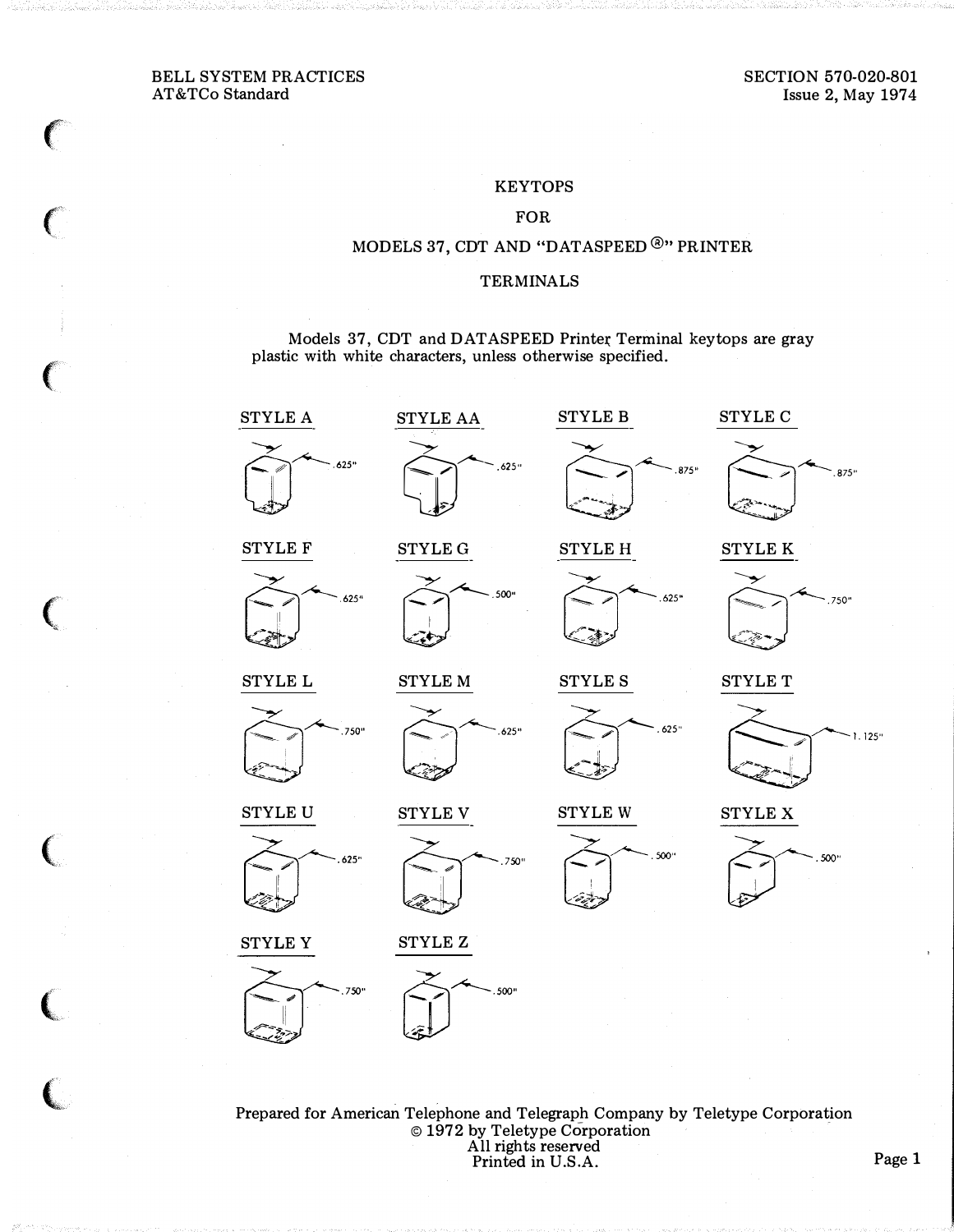**SECTION 570-020-801** 

|                                                         |                                     |                                      |                                                                                         | STYLE G                       |                                              |                                                                                                      |                                                                                  |
|---------------------------------------------------------|-------------------------------------|--------------------------------------|-----------------------------------------------------------------------------------------|-------------------------------|----------------------------------------------|------------------------------------------------------------------------------------------------------|----------------------------------------------------------------------------------|
|                                                         | Keytop<br>Description               | Part<br>Number                       |                                                                                         | Keytop<br>Description         | Part<br>Number                               | Keytop<br>Description                                                                                | Part<br>Number                                                                   |
| A<br>$\mathbf{A}$                                       | SOH                                 | 313020<br>313117                     | N<br>$\mathbf N$<br>$\overline{N}$                                                      | <b>RED</b><br>SO <sub>1</sub> | 313034<br>313055<br>313127                   | $\begin{smallmatrix} 2\ 2\ 3\ 3\ 3 \end{smallmatrix}$<br>#                                           | 313057<br><b>O313095</b><br>313003                                               |
| $\begin{array}{c} \mathbf{B} \\ \mathbf{B} \end{array}$ | <b>STX</b>                          | 313033<br>313126                     | $\circ$<br>$\overline{O}$                                                               | <b>BLACK</b><br>S1            | 313018<br>313115                             | \$                                                                                                   | 313058<br><b>O313096</b><br>313004<br>313059                                     |
| $\begin{matrix} 0 \\ 0 \\ 0 \end{matrix}$               | $SP-8$<br><b>ETX</b><br>$\varsigma$ | 313031<br>313093<br>313125<br>313140 | ${\rm P}$<br>$\bar{\rm P}$                                                              | <b>DLE</b>                    | 313019<br>313116                             | 44455566667<br>$\%$<br>&                                                                             | $\overline{{}^{0}313097}$<br>313005<br>313060<br>$\mathbb{O}_{313098}$<br>313006 |
| $\bf{D}$<br>$\overline{\text{D}}$<br>D                  | <b>END</b><br><b>EOT</b>            | 313022<br>313050<br>313119           | $\frac{\text{Q}}{\text{Q}}$                                                             | DC1                           | 313010<br>313108                             | f<br>7<br>7                                                                                          | 313061<br><b>O313099</b><br>313007<br>313062                                     |
|                                                         | WRU                                 | 313012<br>313051                     | $\mathbf R$<br>$\overline{\mathbf{R}}$                                                  | DC <sub>2</sub>               | 313013<br>313111                             | 7                                                                                                    | <b>O313100</b><br>313129<br>313142<br>313008                                     |
| 巴巴巴尼                                                    | <b>ENQRY</b><br>ENQ<br>╱            | 313110<br>313132<br>313139           | $_{\rm S}^{\rm S}$                                                                      | DC3                           | 313021<br>313118                             | 77889990<br>⟩                                                                                        | 313063<br>$\overline{0}_{313101}$<br>313009<br>313064                            |
| $\frac{F}{F}$                                           | $SP-1$<br><b>ACK</b>                | 313023<br>313087<br>313120           | $\frac{T}{T}$                                                                           | DC4                           | 313014<br>313112                             | $\mathbf{0}$                                                                                         | $\mathbb{O}_{313102}$<br>313049<br>$\overline{0}_{313103}$                       |
| $\begin{array}{c} G \\ G \end{array}$                   | <b>BELL</b><br>$SP-2$               | 313024<br>313052<br>313088           | $\mathbf U$<br>$\mathbf U$                                                              | <b>NAK</b>                    | 313016<br>313114                             | $\lt$<br>$\geq$<br>$=$                                                                               | 313036<br>313037<br>313038<br>313039                                             |
| $\mathbf H$<br>H                                        | $SP-3$                              | 313025<br>313089                     | $\mathbf V$<br>$\ensuremath{\mathbf{V}}$<br>$\ensuremath{\mathbf{V}}$<br>$\overline{V}$ | $SP-7$<br>SYNC<br><b>SYN</b>  | 313032<br>313092<br>313125<br>313135         | Λ<br>*<br>$\mathbf f$<br>J<br>+                                                                      | 313040<br>313042<br>313043<br>313044<br>313045<br>313046                         |
| $\bf{I}$<br>I                                           |                                     | 313017<br>313026                     | W<br>W                                                                                  | <b>ETB</b>                    | 313011<br>313109                             | $\overset{?}{\cdot}$<br>э,<br>(BLANK)<br>>                                                           | 313047<br>313048<br>313065<br>313066<br>313067                                   |
| K K<br>K<br>K                                           | <b>TAB</b><br>$SP-4$                | 313027<br>313053<br>313090           | $\begin{array}{c}\nX\\X\\X\n\end{array}$                                                | CANCL<br>CAN                  | 313030<br>313123<br>313134                   | ≺<br>ò<br>V<br>$\mathbf{NULL}$<br>$\boldsymbol{\chi}$<br>$\boldsymbol{\varpi}$<br>$\frac{3}{2}$<br>, | 313068<br>313078<br>313079<br>313080                                             |
| $\overline{\mathrm{K}}$                                 | <b>VTAB</b><br><b>VT</b>            | 313121<br>313133                     | Y<br>$\mathbf Y$                                                                        | EM                            | 313015<br>313113                             | ,                                                                                                    | 313081<br>313082<br>313083<br>313084                                             |
| $\rm _L^L$<br>$\mathbf{L}$<br>L                         | PAGE<br>$SP-5$<br>FF                | 313028<br>313054<br>313091<br>313136 | $\frac{Z}{Z}$                                                                           | <b>SUB</b>                    | 313029<br>313122                             | $\ddot{\ast}$<br>$\leq$<br>$\geq$<br>$\geq$<br>$\geq$ FS<br>LUS                                      | $\overline{0}_{313086}$<br>313104<br>313105<br>313106<br>313107                  |
| M                                                       |                                     | 313035                               | $\frac{1}{1}$<br>$\overline{2}$                                                         | Ţ<br>$^{\dagger}$             | 313001<br>313056<br><b>O313094</b><br>313002 | $\pmb{\mathcal{N}}$<br>$\epsilon$<br>$^\text{\textregistered}$                                       | 313128<br>313130<br>313141<br>313143                                             |

 $\overline{\mathbb{O}}$  Indicates charcoal gray character

See page 1 for keytop style illustrations

Page 2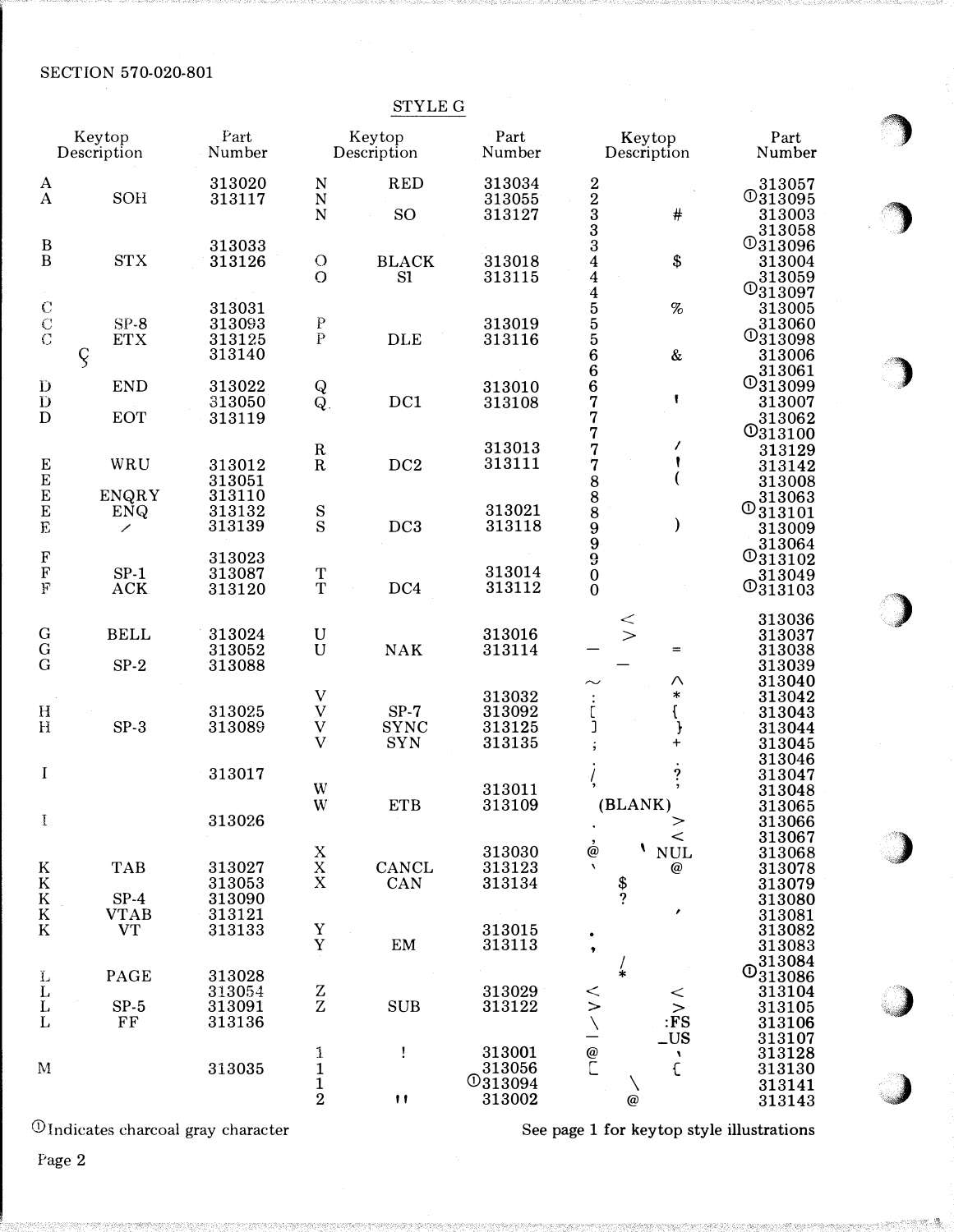## ISS 2, SECTION 570-020-801

| <b>STYLE G (Continued)</b>                     |                            | <b>STYLE S</b>                                                                  |                                      |  |  |
|------------------------------------------------|----------------------------|---------------------------------------------------------------------------------|--------------------------------------|--|--|
| Keytop<br>Description                          | Part<br>Number             | Keytop<br>Description                                                           | Part<br>Number                       |  |  |
| :FS<br><b>US</b>                               | 313144<br>313145           | <b>STYLE S</b>                                                                  |                                      |  |  |
| <b>STYLE A</b>                                 |                            | <b>CONTRL</b>                                                                   | 314835                               |  |  |
| <b>PREFIX</b><br>(BLANK)<br><b>ESCAPE</b>      | 314805<br>314813<br>314844 | <b>STYLE T</b>                                                                  |                                      |  |  |
| <b>STYLE AA</b>                                |                            | <b>LINE SPACE</b><br>314837<br><b>NEW LINE</b><br>314839<br>LINE FEED<br>314862 |                                      |  |  |
| <b>ESCAPE</b><br><b>SHIFT LOCK</b>             | 314857<br>314860           | <b>STYLE U</b>                                                                  |                                      |  |  |
| <b>STYLE B</b>                                 |                            | <b>SHIFT LOCK</b><br><b>US DELETE</b>                                           | 314840<br>314858                     |  |  |
| $TAB -$<br>(BLANK)<br><b>TAB</b>               | 314806<br>314814<br>314838 | <b>STYLE V</b>                                                                  |                                      |  |  |
|                                                |                            | <b>RETURN</b><br>O                                                              | 314841<br>314855                     |  |  |
| <b>STYLE C</b>                                 |                            | <b>SHIFT</b>                                                                    | 314861                               |  |  |
| $\lambda$<br>I<br>(BLANK)<br><b>SHIFT</b>      | 314807<br>314815<br>314836 | <b>STYLE W</b>                                                                  |                                      |  |  |
| <b>STYLE F</b>                                 |                            | 1<br>$\}$ GS<br>J<br>$\overline{N}$ RS<br>Λ<br>7                                | 314823<br>314842<br>314843<br>314850 |  |  |
| <b>SHIFT LOCK</b><br>(BLANK)<br><b>NULL</b>    | 314800<br>314812<br>314834 | <b>BACKSPACE</b><br><b>CTRL</b>                                                 | 314853<br>314854                     |  |  |
|                                                |                            | <b>STYLE X</b>                                                                  |                                      |  |  |
| <b>STYLE H</b>                                 |                            | $\frac{2}{3}$                                                                   | 314824                               |  |  |
| <b>BACKSPACE</b><br>(BLANK)                    | 314803<br>314811           | 8<br>9                                                                          | 314825<br>314851<br>314852           |  |  |
| <b>STYLE K</b>                                 |                            |                                                                                 |                                      |  |  |
| <b>RETURN</b><br>(BLANK)<br>NEW LINE           | 314801<br>314816<br>314859 | <b>STYLE Y</b><br><b>SHIFT</b>                                                  | 314856                               |  |  |
| STYLE L                                        |                            | STYLE Z                                                                         |                                      |  |  |
| <b>NEW LINE</b><br>(BLANK)                     | 314802<br>314810           | $\frac{4}{5}$                                                                   | 314826<br>314827<br>314849           |  |  |
| <b>STYLE M</b>                                 |                            |                                                                                 |                                      |  |  |
| <b>DELETE</b><br><b>SHIFT</b><br><b>CONTRL</b> | 314804<br>314808<br>314809 |                                                                                 |                                      |  |  |

 $\begin{array}{c} \curvearrowleft \uparrow \ \curvearrowleft \end{array}$ 

 $\overline{(\ }$ 

 $\begin{array}{c} \textsf{c} \\ \textsf{c} \end{array}$ 

See page 1 for keytop style illustrations